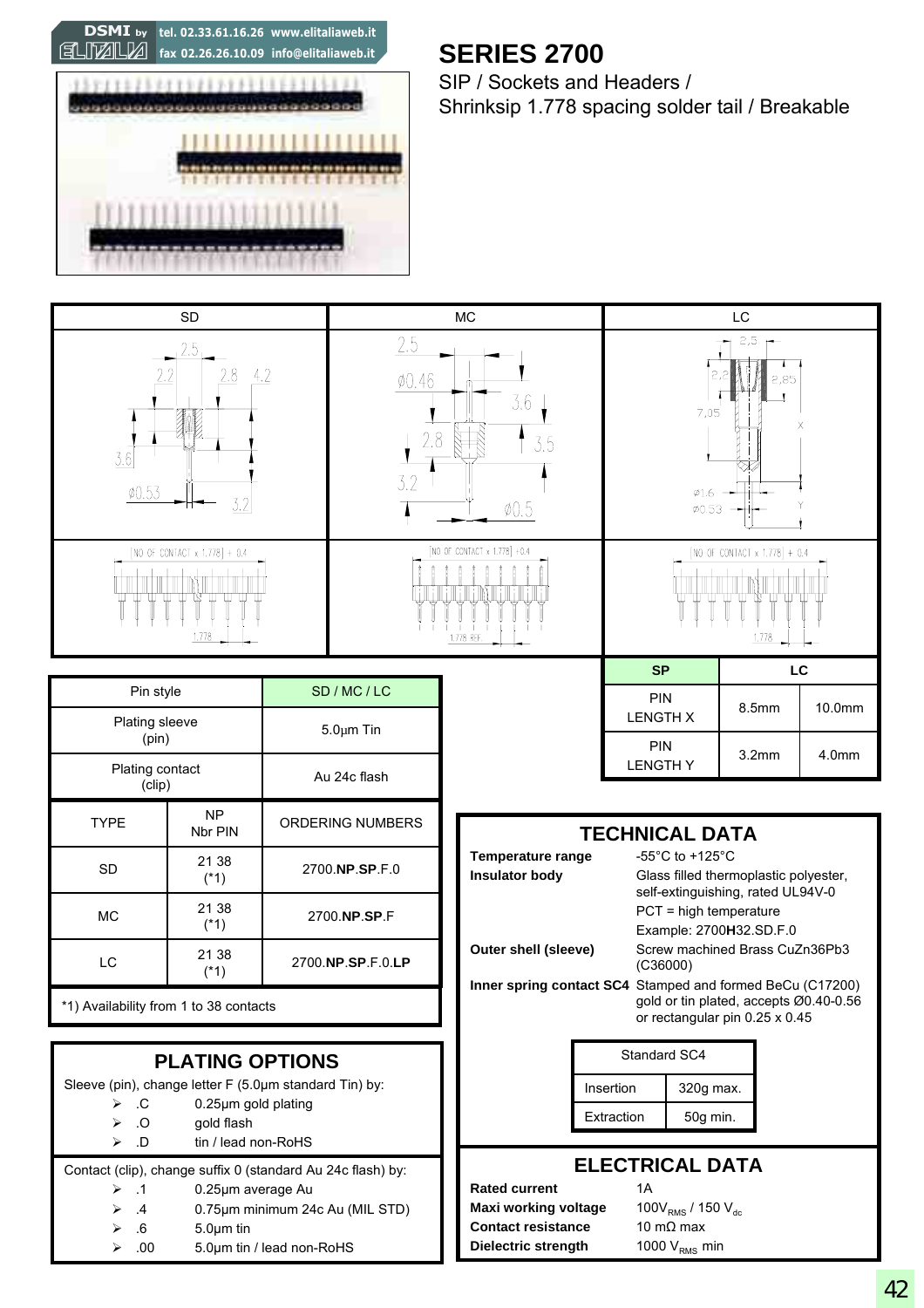

### **SERIES 2800**

SIP / Sockets / Shrinksip1.8 spacing solder tail / Breakable



| Pin style                              |               | <b>SD</b>               |  |  |
|----------------------------------------|---------------|-------------------------|--|--|
| <b>Plating sleeve</b><br>(pin)         |               | $5.0 \mu m$ Tin         |  |  |
| Plating contact<br>(clip)              |               | Au 24c flash            |  |  |
| <b>TYPE</b>                            | NP<br>Nbr PIN | <b>ORDERING NUMBERS</b> |  |  |
| 2800                                   | 42<br>(*1)    | 2800.NP.SP.F.0          |  |  |
| *1) Availability from 1 to 42 contacts |               |                         |  |  |

| <b>PLATING OPTIONS</b>                                      |                                                                                                                                                                                                                                                                                                                                                                           |  |  |  |  |
|-------------------------------------------------------------|---------------------------------------------------------------------------------------------------------------------------------------------------------------------------------------------------------------------------------------------------------------------------------------------------------------------------------------------------------------------------|--|--|--|--|
| Sleeve (pin), change letter F (5.0µm standard Tin) by:      |                                                                                                                                                                                                                                                                                                                                                                           |  |  |  |  |
| $\triangleright$ . C                                        | $0.25 \mu m$ gold plating                                                                                                                                                                                                                                                                                                                                                 |  |  |  |  |
| $\triangleright$ 0                                          | gold flash                                                                                                                                                                                                                                                                                                                                                                |  |  |  |  |
| $\Box$<br>⋗                                                 | tin / lead non-RoHS                                                                                                                                                                                                                                                                                                                                                       |  |  |  |  |
| Contact (clip), change suffix 0 (standard Au 24c flash) by: |                                                                                                                                                                                                                                                                                                                                                                           |  |  |  |  |
|                                                             | $\bigcap_{i=1}^{n} \bigcap_{i=1}^{n} \bigcap_{i=1}^{n} \bigcap_{i=1}^{n} \bigcap_{i=1}^{n} \bigcap_{i=1}^{n} \bigcap_{i=1}^{n} \bigcap_{i=1}^{n} \bigcap_{i=1}^{n} \bigcap_{i=1}^{n} \bigcap_{i=1}^{n} \bigcap_{i=1}^{n} \bigcap_{i=1}^{n} \bigcap_{i=1}^{n} \bigcap_{i=1}^{n} \bigcap_{i=1}^{n} \bigcap_{i=1}^{n} \bigcap_{i=1}^{n} \bigcap_{i=1}^{n} \bigcap_{i=1}^{n}$ |  |  |  |  |

- ¾ .1 0.25µm average Au
- ¾ .4 0.75µm minimum 24c Au (MIL STD)
	- $\geqslant$  .6 5.0 $\mu$ m tin
	- $\geq 0.00$  5.0µm tin / lead non-RoHS

| <b>TECHNICAL DATA</b> |                                                                                                                                       |  |  |  |
|-----------------------|---------------------------------------------------------------------------------------------------------------------------------------|--|--|--|
| Temperature range     | -55°C to +125°C                                                                                                                       |  |  |  |
| <b>Insulator body</b> | Glass filled thermoplastic polyester,<br>self-extinguishing, rated UL94V-0                                                            |  |  |  |
|                       | $PCT = high$ temperature                                                                                                              |  |  |  |
|                       | Example: 2800H32.SD.F.0                                                                                                               |  |  |  |
| Outer shell (sleeve)  | Screw machined Brass CuZn36Pb3<br>(C36000)                                                                                            |  |  |  |
|                       | Inner spring contact SC4 Stamped and formed BeCu (C17200)<br>gold or tin plated, accepts 00.40-0.56<br>or rectangular pin 0.25 x 0.45 |  |  |  |

| Standard SC4 |           |  |  |  |
|--------------|-----------|--|--|--|
| Insertion    | 320g max. |  |  |  |
| Extraction   | 50g min.  |  |  |  |

#### **ELECTRICAL DATA**

**Rated current** 1A **Maxi working voltage** 100V<sub>RMS</sub> / 150 V<sub>dc</sub> **Contact resistance** 10 mΩ max **Dielectric strength** 1000 V<sub>RMS</sub> min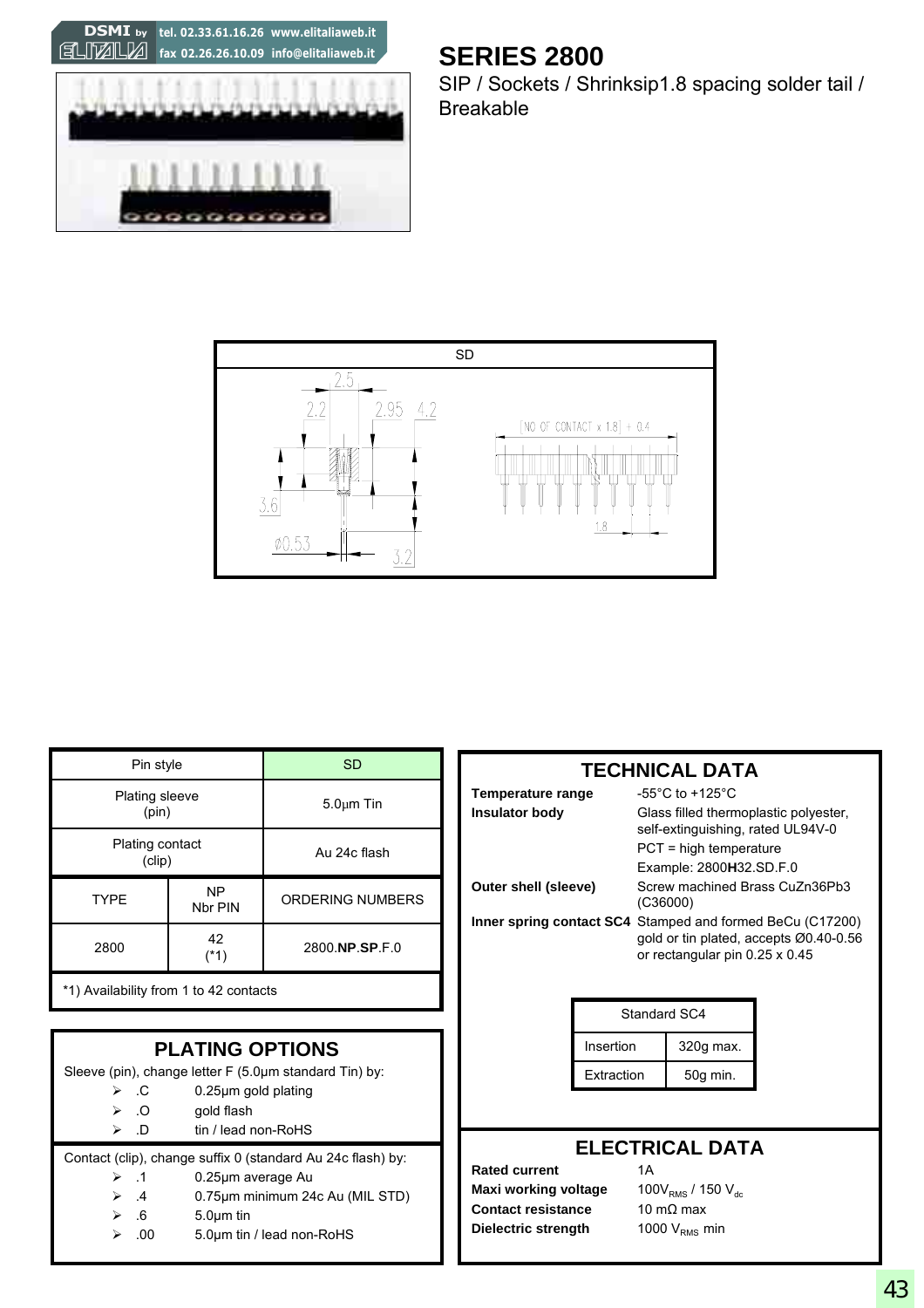

## **ORDER FORM SIP**